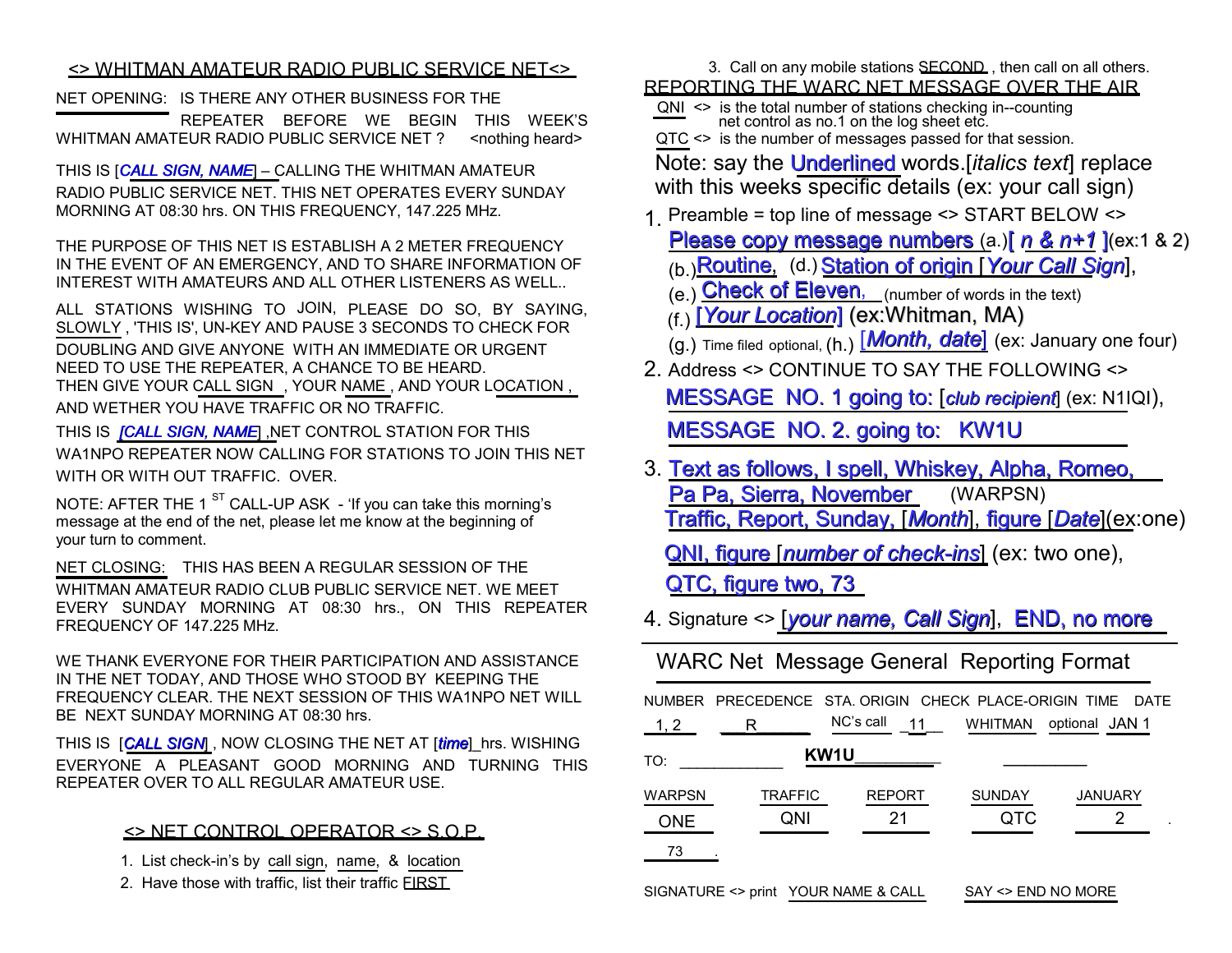|                |                  |             |          |         |  | GROUP: WARPSN________________________TEMP.________WIND:_________HUM:_________BAROM:___________ |  |
|----------------|------------------|-------------|----------|---------|--|------------------------------------------------------------------------------------------------|--|
|                |                  |             |          |         |  | DATE:___________________LOCAL TIME: OPEN- __________CLOSE-_________QNI:_________OTC:_________  |  |
| QNI            | <b>CALL SIGN</b> | <b>NAME</b> | LOCATION | TRAFFIC |  | <b>COMMENTS</b>                                                                                |  |
| <b>NCS</b>     |                  |             |          |         |  |                                                                                                |  |
| $\overline{2}$ |                  |             |          |         |  |                                                                                                |  |
| $\mathbf{3}$   |                  |             |          |         |  |                                                                                                |  |
| $\overline{4}$ |                  |             |          |         |  |                                                                                                |  |
| 5              |                  |             |          |         |  |                                                                                                |  |
| 6              |                  |             |          |         |  |                                                                                                |  |
| 7 <sup>1</sup> |                  |             |          |         |  |                                                                                                |  |
| 8              |                  |             |          |         |  |                                                                                                |  |
| 9              |                  |             |          |         |  |                                                                                                |  |
| 10             |                  |             |          |         |  |                                                                                                |  |
| 11             |                  |             |          |         |  |                                                                                                |  |
| 12             |                  |             |          |         |  |                                                                                                |  |
| 13             |                  |             |          |         |  |                                                                                                |  |
| 14             |                  |             |          |         |  |                                                                                                |  |
| 15             |                  |             |          |         |  |                                                                                                |  |
| 16             |                  |             |          |         |  |                                                                                                |  |
| 17             |                  |             |          |         |  |                                                                                                |  |
| 18             |                  |             |          |         |  |                                                                                                |  |
| 19             |                  |             |          |         |  |                                                                                                |  |
| 20             |                  |             |          |         |  |                                                                                                |  |
| 21             |                  |             |          |         |  |                                                                                                |  |
| 22             |                  |             |          |         |  |                                                                                                |  |
| 23             |                  |             |          |         |  |                                                                                                |  |
| 24             |                  |             |          |         |  |                                                                                                |  |
| 25             |                  |             |          |         |  |                                                                                                |  |
| 26             |                  |             |          |         |  |                                                                                                |  |
| 27             |                  |             |          |         |  |                                                                                                |  |